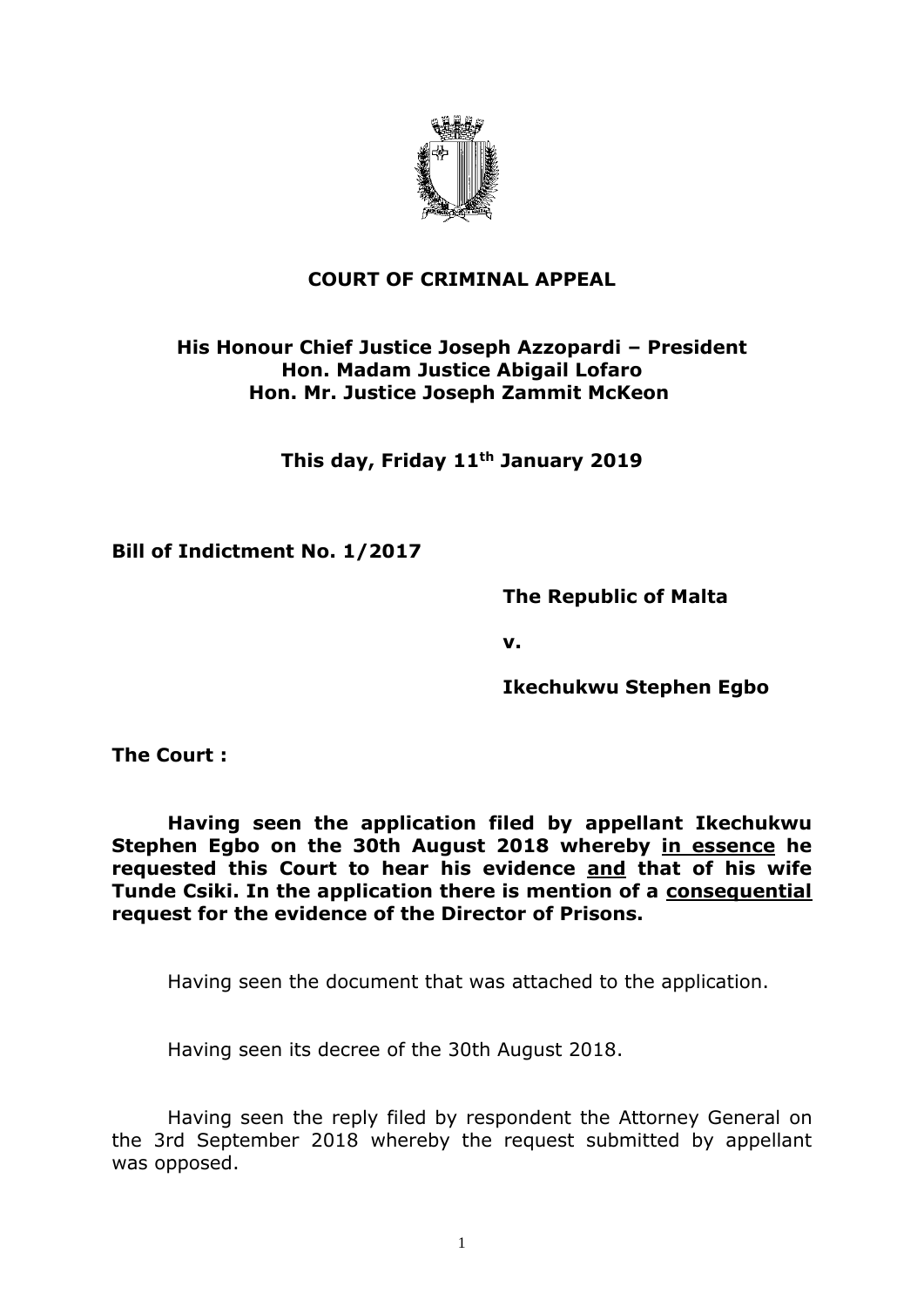Having seen its decree of the 28th September 2018 whereby the application was set for hearing for Friday 30th November 2018 at 9.00 a.m.

Having heard the parties` oral submissions at the hearing of Wednesday 5th December 2018 at 2.00 p.m.

Having noted that at that hearing the matter was deferred for today for a final and definitive decree on the application.

Having seen the acts of the case.

#### **Considers :**

Appellant submitted his request on the basis of **Sec 506(c) of the Criminal Code** (Chap 9 of the Laws of Malta) which states :-

*The Court of Criminal Appeal may, if it thinks it necessary or expedient in the interests of justice –*

*…*

*(c) if it thinks fit receive the evidence, if tendered, of any witness (including the appellant) who is a competent but not compellable witness, and, if the appellant makes an application for the purpose, of the husband or wife of the appellant, in cases where the evidence of the husband or wife could not have been given at the trial except on such application, subject to the provisions of article 635.*

## **Considers :**

Having attentively heard and noted the reasons of appellant for filing the application, and respondent`s objections, the Court makes the following observations :-

**1.** Sec 506 of the Criminal Code grants this Court the discretion (note the use of the word "*may*") to accede to or reject applicant`s request.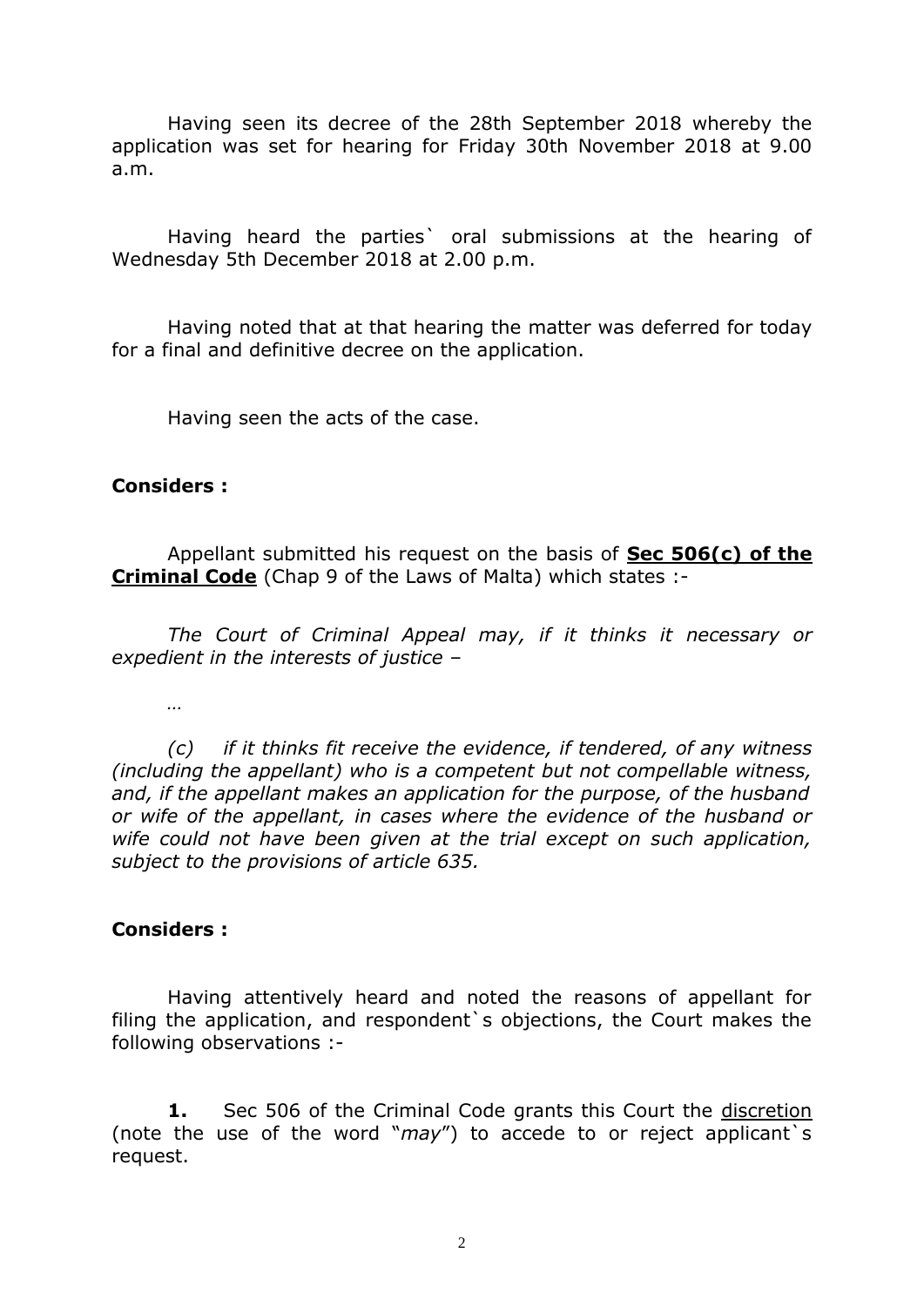**2.** That provision directs this Court in the exercise of its discretion to be guided by the criterion of that which *it thinks it necessary or expedient in the interests of justice.*

**3.** Evidently the criterion has to be considered on the facts and circumstances underlying each and every application.

**4**. In his application, appellant is essentially requesting leave from this Court for both himself and his wife to be allowed testify at this stage of the proceedings.

**5.** The position of appellant and his wife has to be considered separately as their standing in the proceedings is most definitely distinct.

**6**. Before the Criminal Court, appellant (there, the accused) had the constitutional right to remain silent. Such a right is fundamental to the extent that accused`s mere fact of remaining silent is not questionable or subject to scrutiny, directly or indirectly, in any manner whatsoever.

**7.** From the records of the proceedings before the Criminal Court, it results that before that Court, appellant (there, the accused) availed himself of his constitutional right to remain silent and therefore chose not to testify following the declaration of closure of evidence on the part of the prosecution.

**8.** Appellant alleges that he was advised by his counsel not to testify before the Criminal Court. He has argued before this Court that he did not endorse his counsel`s direction. Nonetheless he did follow that advice and chose not to testify. The *note verbal* of the acts of the proceedings before the Criminal Court are clear and unequivocal.

**9.** This Court is of the considered opinion that the fact the outcome of the trial was unfavourable to appellant does not entitle appellant to contest before this Court any advice or direction that were allegedly given to him by his counsel.

**10.** Taking into account the facts and circumstances of this case, the appellant cannot seek refuge within the context of the phrase *in the*